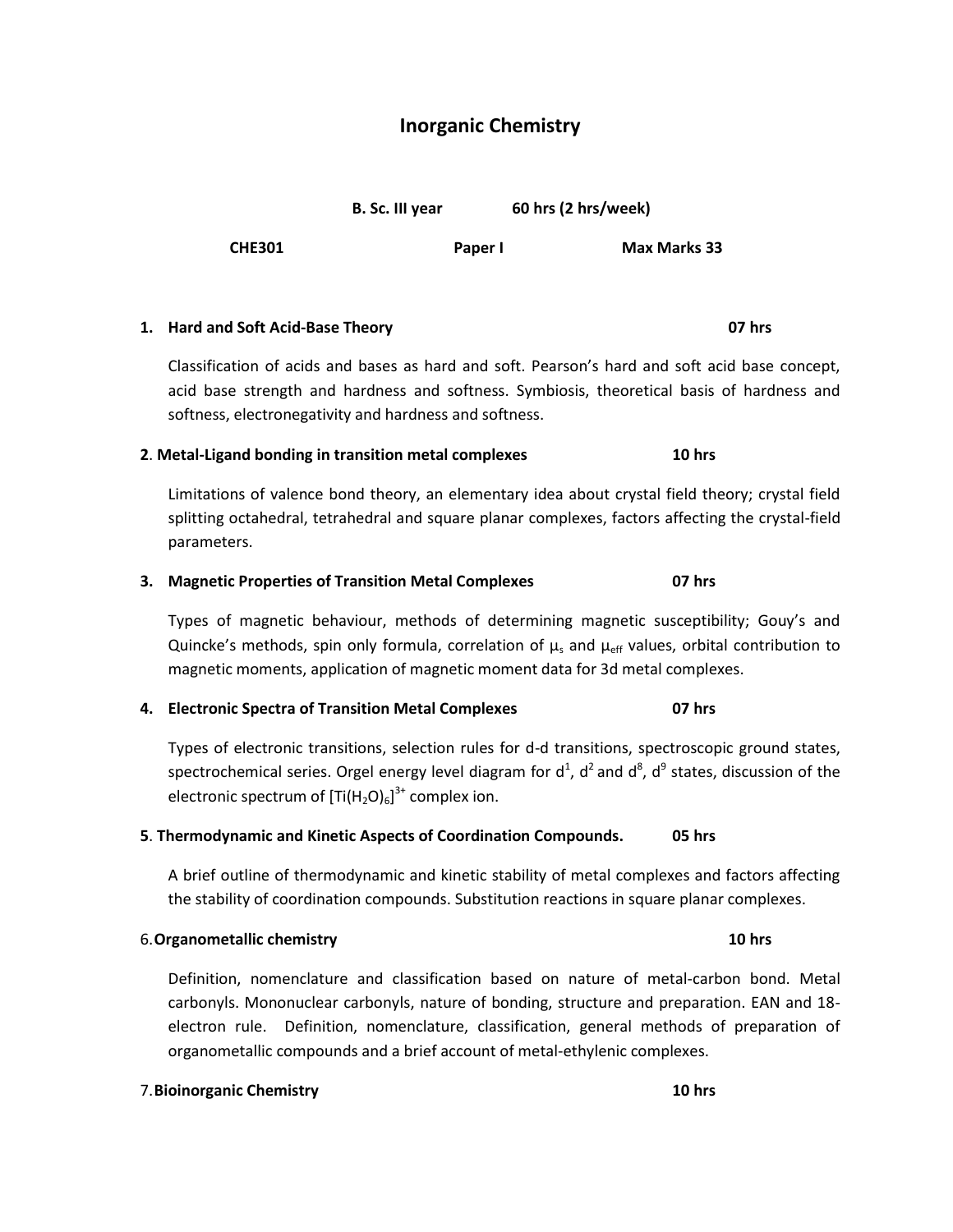Role of metal ions in biology, essential and trace elements in biological systems, toxic elements, elementary idea of structure and oxygen binding mechanism in metallo-porphyrins with special reference to haemoglobin and myoglobin. Alkali and alkaline earth metal ions in biological system-mechanism of transport across cell membrane, biochemistry of magnesium and calcium.

### 8. **Inorganic Polymers of Silicon and Phosphorus 04 hrs**

Silicones and Phosphazenes as examples of inorganic polymers, nature of bonding in triphosphazenes.

## **Organic Chemistry**

 **B. Sc. III year 60 hrs (2 hrs/week)**

**CHM302 Paper II Max Marks 33**

## **1. Spectroscopy 08 hrs**

Nuclear magnetic resonance (NMR) spectroscopy; Proton magnetic resonance (1H NMR) spectroscopy, nuclear shielding and deshielding, chemical shift and molecular structure, spinspin splitting and coupling constants, areas of signals, interpretation of pmr spectra of simple organic molecules such as ethyl bromide, ethanol, acetaldehyde, 1,1,2-tribromoethane, ethyl acetate, toluene and acetophenone, Problems pertaining to the structure elucidation of simple organic compounds using UV, IR and PMR spectroscopic techniques.

2. **Organo-metallic Compounds 04 hrs**

Organomagnesium compounds; the Grignard reagents-formation, structure and chemical reactions. Organozinc compounds; formation and chemical reactions.

### 3. **Organo-sulphur compounds 04 hrs**

Nomenclature, structural features, methods of formation and chemical reactions of thiols, thioethers, sulphonic acid, sulphonamides and sulphaguanidine.

### **4. Hetrocyclic compounds 08 hrs**

Introduction: Molecular orbital picture and aromatic characteristics of pyrrole, furan, thiophene and pyridine. Methods of synthesis and chemical reactions with particular emphasis on the mechanism of electrophilic substitution. Mechnism of nucleophilic substitution reactions in pyridine derivatives. Comparison of basicity of pyridine, piperidine and pyrrole.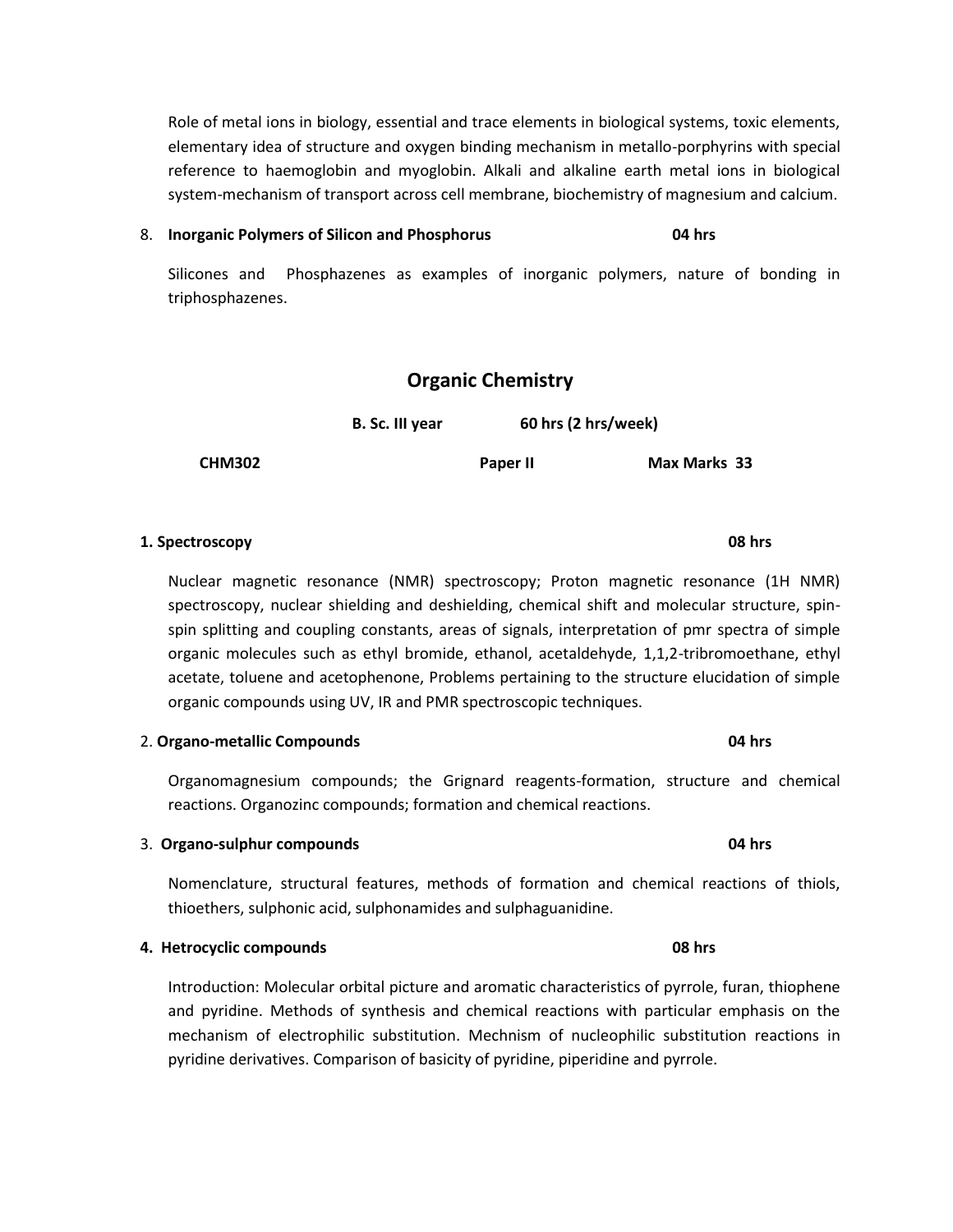Introduction of condensed five- and six membered heterocycles. Preparation and reactions of quinolene and isoquinolene with special reference to Fischer-Indole synthesis, Skraups synthesis and Bischler-Napieralski synthesis. Mechnaism of electrophilic substitution reactions of quinolene and isoquinolene.

## **2 Carbohydrates 08 hrs**

Classification and nomenclature. Monosaccharides, mechanism of osazone formation, inetrconversion of glucose and fructose, chain lengthening and chain shortening of aldoses. Configuration of monosaccharides. Erythro and threo diastereomers. Conversion of glucose into mannose. Formation of glycosides, ethers and esters. Determination of ring size of monosaccharides. Cyclic structure of D(+)-glucose. Mechanism of mutarotation. General study of disaccharides (structure determination not required). General introduction of structure of ribose and deoxyribose.

### 5.**Amino Acids, Peptides, Proteins and Nucleic Acids 08 hrs**

Classification, structure and stereochemistry of amino acids. Acid-base behaviour, isoelectric point and electrophoresis. Preparation and reactions of  $\alpha$  -amino acids. Nomenclature of peptides and proteins. Classification of proteins. Peptide structure determination, end group analysis, selective hydrolysis of peptides. Classical peptide synthesis, solid-phase peptide synthesis. Levels of protein structure. Protein denaturation/renaturation.

Nucleic acids: introduction, constituents of nucleic acids. Ribonucleosides and ribonucleotides. The double helical structure of DNA.

### 6.**Fats, Oils and Detergents 02 hrs**

Natural fats and common fatty acids, glycerides, hydrogenation of unsaturated oils. Saponification value, iodine value and acid value. Soaps, synthetic detergents, alkyl and aryl sulphonates.

### 7.**Synthetic Polymers 04 hrs**

Addition or chain-growth polymerization. Free radical vinyl polymerization, ionic vinyl polymerization, Ziegler-Natta polymerization and vinyl polymers. Condensation or step-growth polymerization. Polyesters, polyamides, phenol formaldehyde resins, urea formaldehyde resins, epoxy resins and polyurethanes. Natural and synthetic rubber.

### 8. **Synthetic Dyes** 06 hrs

Colour and constitution (electronic concept), classification of dyes. Synthesis and uses of Methyl orange, Malachite green, Phenolphthalein, Fluorescein, Alizarin and Indigo.

### **9. Natural Products 08 hrs**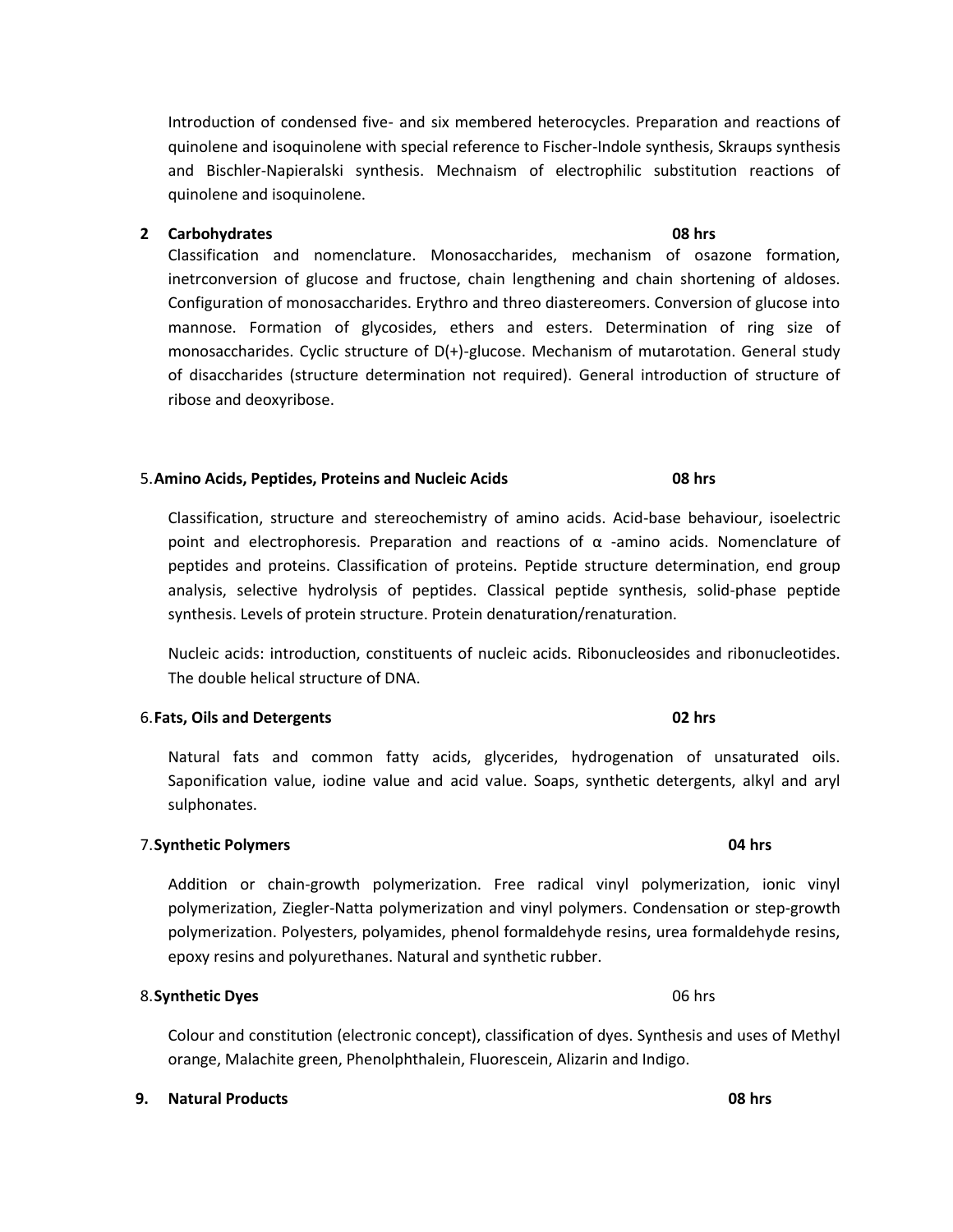Classification, extraction and general methods of structure determination of terpenoids (limonene, citral) and alkaloids (nicotine, cocaine).

# **Physical Chemistry**

**B. Sc. III year** 60 hrs (2 hrs/week)

**CHM303 Paper III Max Marks 34**

## **1. Elementary Quantum Mechanics 12 hrs**

Black-body radiation, Plank's radiation law, photoelectric effect, Bohr's model of hydrogen atom (no derivation) and its defects. Compton effect, de Broglie hypothesis, Heisenberg's uncertainty principle, operator concept, Hamiltonian operator, Schrödinger wave equation and its importance, physical interpretation of the wave function.

## **2. Spectroscopy 20 hrs**

Introduction; electromagnetic radiation, regions of the spectrum, basic features of different spectrometers, statement of the Born-Oppenheimer apporoximation. Degrees of freedom, types of energies in linear and non-linear molecules, derivation and applications of Maxwell-Boltzmann distribution law.

## **Rotational spectrum**

Diatomic molecules, energy levels of a rigid rotor (semi-classical principle), selection rules, special intensity, determination of bond length, qualitative description of non-rigid rotor, isotopic effect.

## **Vibrational spectrum**

Infrared spectrum, energy levels of simple harmonic oscillator, selection rules, pure vibrational spectrum, intensity, determination of force constant and qualitative relation of force constant and bond energies, effect of harmonic motion and isotope on the spectrum, idea of vibrational frequencies of different functional groups.

Raman spectrum, concept of polarizability, pure rotational and pure vibrational Raman spectra of diatomic molecules, selection rules.

## **Electronic spectrum**

Concept of potential curves for bonding and antibonding molecular orbitals, qualitative description od selection rules and Frank-Condon principle, Qualitative description of σ,  $\pi$ , and n M.Os, their energy levels and the respective transitions.

# **3. Photochemistry 08 hrs**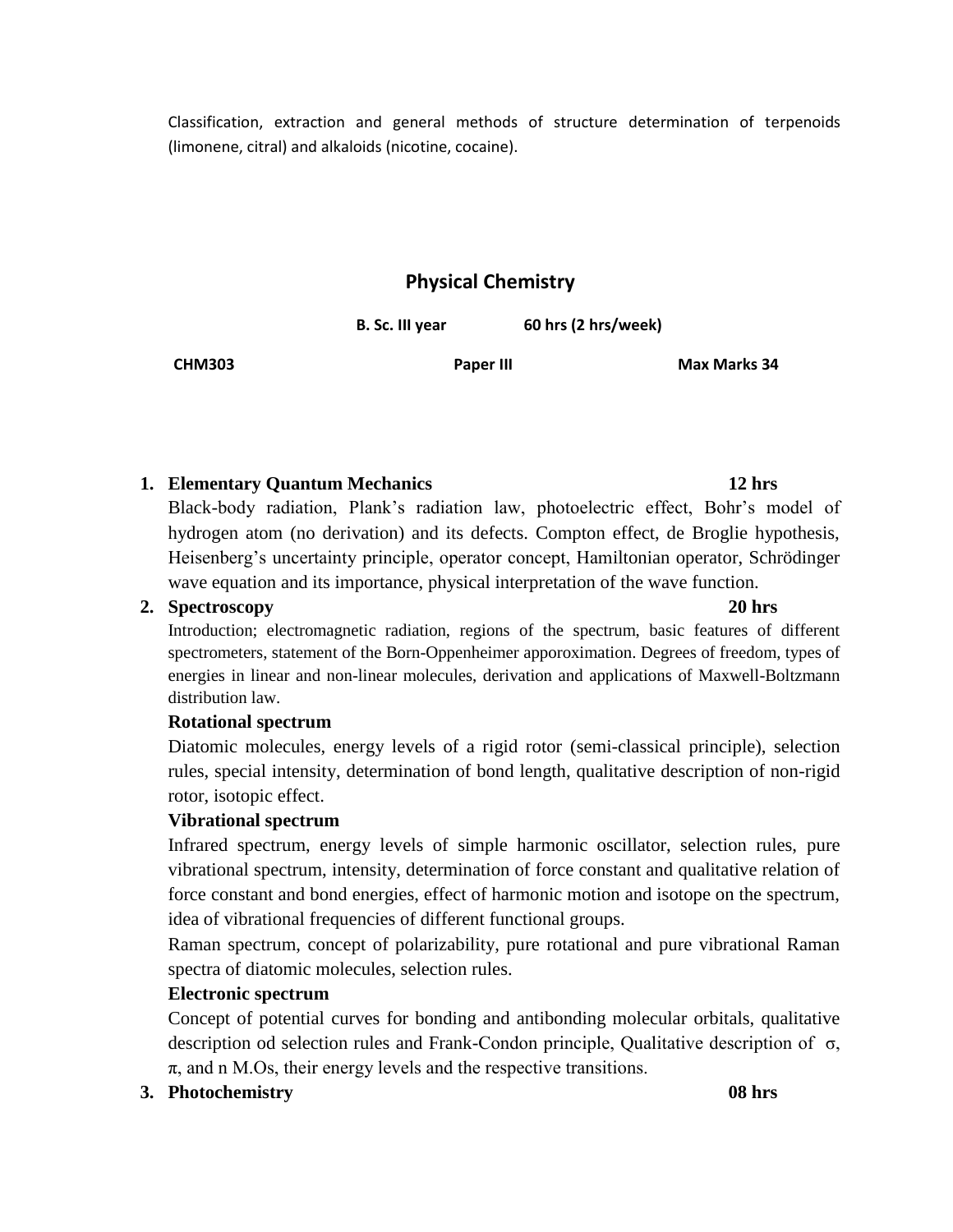Interaction of radiation with matter, difference between thermal and photochemical processes. Laws of photochemistry; Grothuss-Drapper law, Lambert's law, Lamber-Beer's law, Stark-Einstein law, Jablonski diagram depicting various processes occurring in the excited state, qualitative description of fluorescence, phosphorescence, nonradiative processes (internal conversion, intersystem crossing), quantum yield, photosensitized reactions-energy transfer processes (simple examples).

## **4. Physical Properties and Molecular Structure 06 hrs**

Optical properties and their relation with chemical constitution, polarization, Clausius-Mossotti equation, orientation of dipoles in an electric field, dipole moment, induced dipole moment, measurement of dipole moment-temperature method and refractivity method, dipole moment and its application in determining the structure of molecules.

## **5. Solutions and Colligative Properties 08 hrs**

Ideal and non-ideal solutions, methods of expressing concentrations of solutions, activity and activity coefficient.

Dilute solutions, colligative properties, Raoult's law, relative lowering of vapour pressure, molecular mass determination. Osmosis, law of osmotic pressure and its measurement, determination of molecular mass from osmotic pressure. Elevation of boiling point and depression in freezing point. Experimental methods for determining various colligative properties. Abnormal molar mass, degree of dissociation and association of solutes.

## **6. Thermodynamics III 06 hrs**

# Statement and concept of residual entropy, third law of thermodynamics, unattainability of absolute zero, Nernst heat theorem. Evaluation of absolute entropy from heat capacity data.

## **Lab Course B. Sc. Chemistry III year Max Marks 50**

## **06 hrs/week**

- 1. Laboratory hazards and safety precautions.
- 2. Organic qualitative analysis; binary mixture of organic compounds separable by  $H_2O$  and NaHCO<sub>3</sub>
- 3. Organic synthesis; through nitration, halogenation, acetylation, sulphonation and simple oxidation.
- 4. Physical chemistry experiments based on solubility, transition temperature and phase equilibria, thermochemistry and electrochemistry
- 5. Demonstrative chromatographic experiments; Paper chromatography/TLC (analytical separation of simple organic molecules).